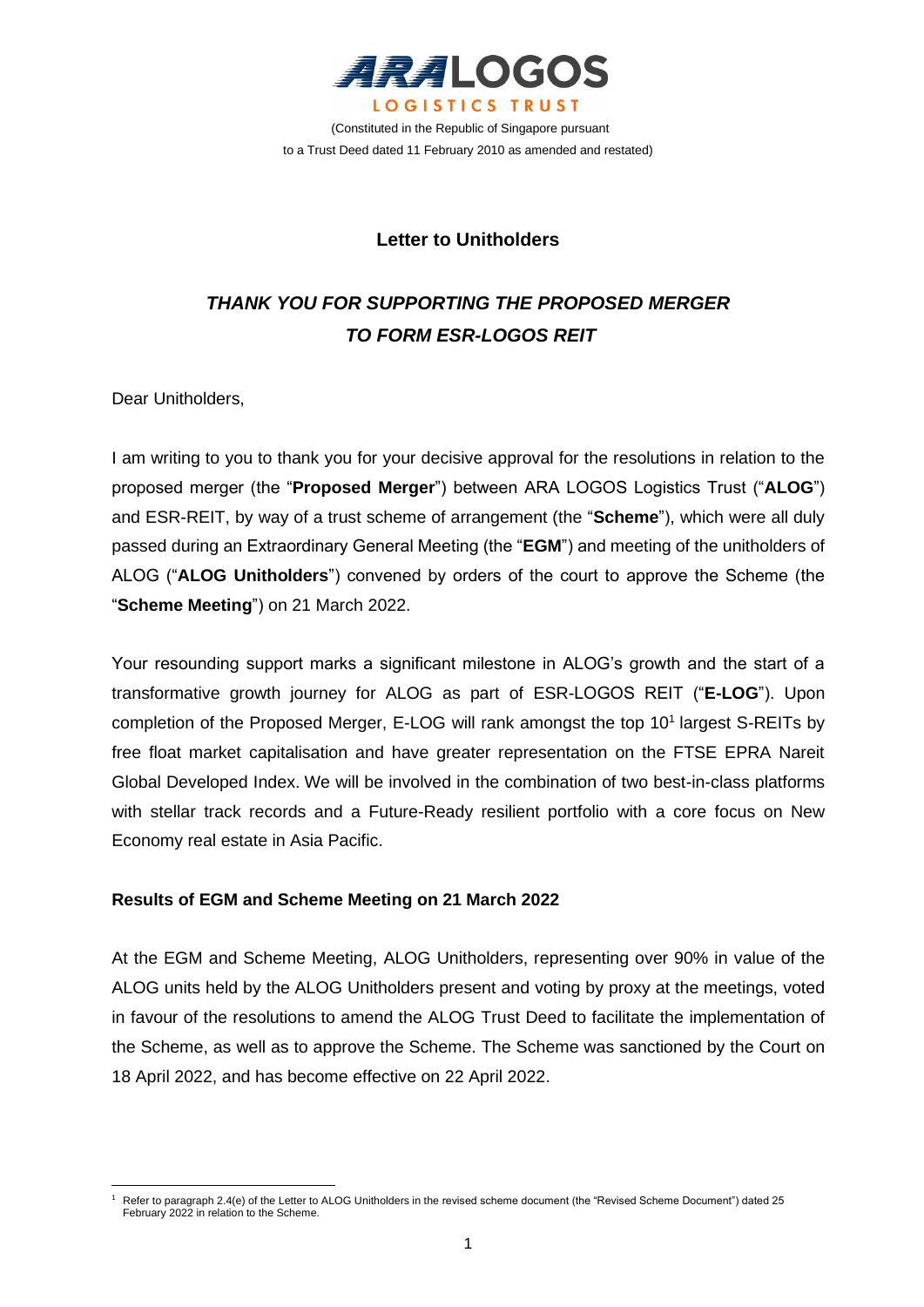

## **Proposed Merger to form ESR-LOGOS REIT**

Upon the completion of the Proposed Merger, all ALOG Unitholders will be unitholders of E-LOG, which will hold a diversified portfolio of logistics / warehouse, high-specifications industrial properties, business parks and general industrial properties with total assets of approximately  $S$5.4$  billion<sup>2</sup> across Singapore and Australia. The enlarged portfolio will hold 84 Portfolio Properties<sup>3</sup> (including 20 in Australia) and 41 Fund Properties<sup>4</sup> in Australia to manage a total net leasable area of 2.2 million square metres (24.1 million square feet)<sup>5</sup>.

E-LOG will be sponsored by ESR Cayman Limited (the "**Sponsor**" and together with its subsidiaries, the "**ESR Group**"), APAC's largest real asset fund manager powered by New Economy <sup>6</sup> and the third largest listed real estate investment manager globally with approximately US\$140 billion<sup>7</sup> of AUM.

The successful merger of ALOG and ESR-REIT will resolve the overlapping investment mandates and conflicts of interest arising from a common sponsor. Our Sponsor will now be able to focus and concentrate its efforts and resources on one single enlarged platform – E-LOG, which will have access to the ESR Group's assets of more than US\$59 billion in New Economy pipeline<sup>8</sup> and US\$10 billion work-in-progress development pipeline<sup>9</sup> in an increasingly scarce environment for quality logistics properties.

An initial pipeline of approximately US\$2 billion of visible and executable APAC New Economy assets available from the ESR Group will accelerate E-LOG's growth as a leading Future-Ready APAC S-REIT. E-LOG will also continue to have access to the Sponsor's global tenant network, operational platform and its core focus in the New Economy sector will be further enhanced, providing outsized exposure to the largest secular growth opportunity in APAC.

<sup>2</sup> Based on reported total assets as of 30 June 2021.

<sup>3</sup> "Portfolio Properties" refer to all properties owned either directly or indirectly but excludes Fund Properties.

<sup>4</sup> "Fund Properties" refer to all properties owned either directly or indirectly through investment funds. <sup>5</sup> Unless otherwise stated, all references to E-LOG, ESR-REIT and ALOG portfolio metrics in this Letter are as at 30 June 2021 and have not been adjusted for ESR-REIT's divestments of 11 Serangoon North Avenue 5 and 3C Toh Guan Road East which were completed on 30 November 2021, and 28 Senoko Drive, which was completed on 14 January 2022, and ALOG's acquisition of 21 Curlew Street, Queensland, Australia, which was completed on 11 January 2022.

<sup>&</sup>lt;sup>6</sup> New Economy refers to logistics/warehouse and high-specs industrial properties.

 $^7$  ESR Group's data as at 31 December 2021, based on ESR Group's management estimates for the Group (including AUM of associates) as of 31 December 2021. Please refer to the presentation slides entitled "Completion of Acquisition of ARA – Closing Presentation" dated 20 January 2022 released by ESR Group, available on the website of the ESR Group at https://www.esr.com/

<sup>8</sup> Based on ESR Cayman's management estimates for the Group (including AUM of associates) as of 31 December 2021.

<sup>9</sup> ESR Group's data as at 30 June 2021.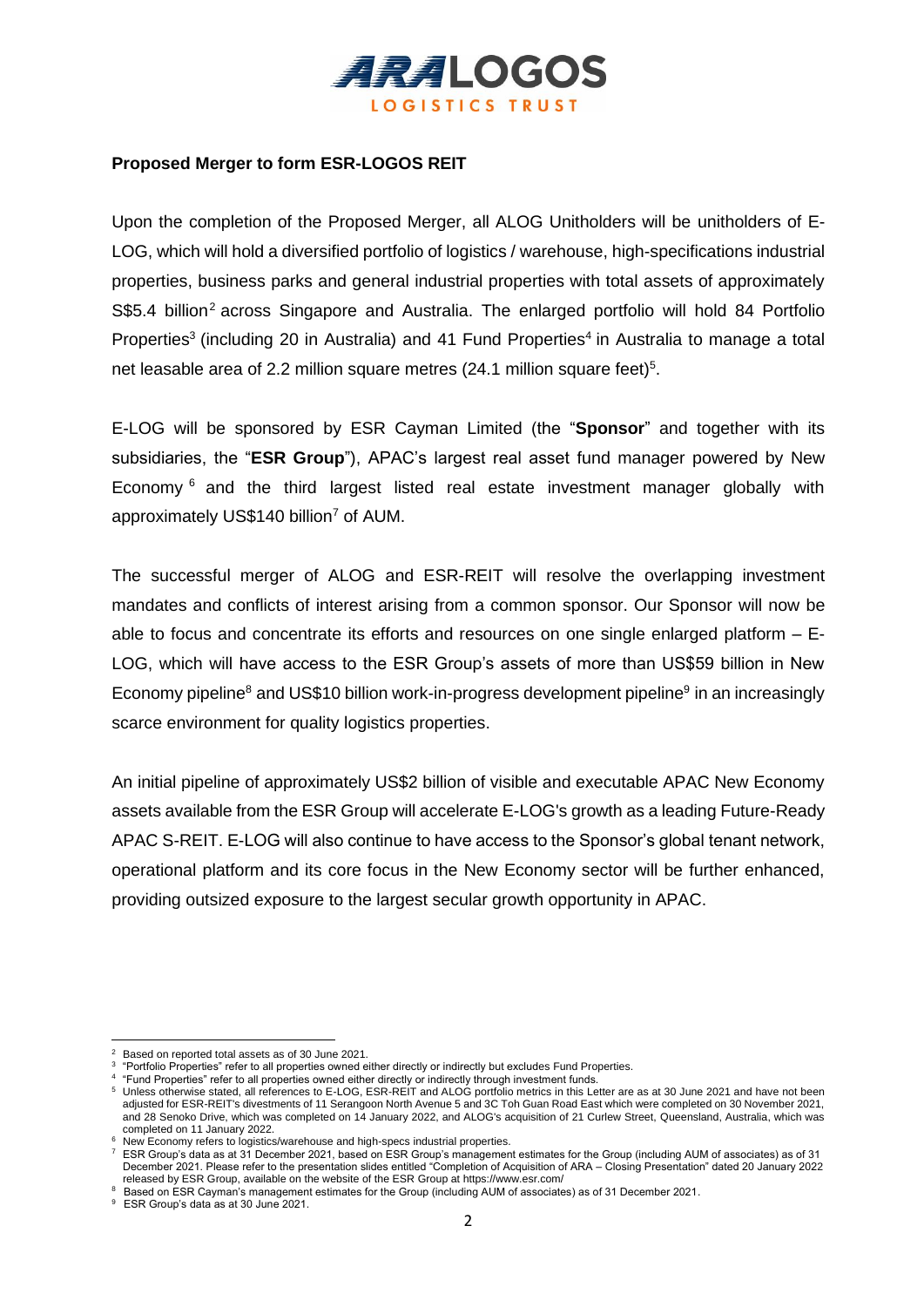

## **Upcoming Benefits**

As part of E-LOG, we believe our unitholders will enjoy multiple benefits. First, on a historical pro forma basis, the Scheme would result in FY2020 distribution per unit ("**DPU**") accretion and FY2020 net asset value ("**NAV**") per unit accretion of 12.8% (highest amongst the five completed S-REIT mergers since 2018<sup>10</sup>) and 5.3% respectively<sup>11</sup>.

We will be able to leverage on ESR Group's fully integrated platform and global tenant network, and create one of the top 10 S-REITs by free float market capitalization, allowing better access to competitive sources of capital and greater funding flexibility.

The enlarged portfolio will have enhanced flexibility and ability to drive growth through increased capacity to undertake larger transactions, asset enhancement initiatives and development projects.

## **Next Steps**

Following the official completion of the Proposed Merger, Mr. Adrian Chui, currently Chief Executive Officer and Executive Director of the ESR-REIT Manager, will be the Chief Executive Officer and Executive Director of the manager of E-LOG (the "**E-LOG Manager**"), and I will be working alongside Adrian as the Deputy Chief Executive Officer of the E-LOG Manager. Together, we will lead the enlarged team to pursue growth opportunities and propel E-LOG towards an enhanced growth trajectory by accelerating our exposure to in-demand logistics properties and deliver long-term sustainable value to the combined group of unitholders.

This is an exciting time to be a part of ALOG. As unitholders of ALOG, you have been an integral part of ALOG's journey since its listing on the Singapore Stock Exchange as Cache Logistics Trust on 12 April 2010. Since the rebranding of Cache Logistics Trust to ALOG in April 2020, ALOG has delivered substantial value to ALOG Unitholders, outperforming other large-cap industrial-related Singapore REITs<sup>12</sup>. We appreciate the trust you've placed in ALOG. We are

<sup>&</sup>lt;sup>10</sup> For comparison, the historical pro forma DPU accretions for the following successfully completed S-REIT mergers are: (i) CCT-CMT merger (7.6%); (ii) FCOT-FLT merger (2.5%); (iii) A-HTRUST-ART merger (1.8%); and (iv) OUE H-TRUST-OUE C-REIT merger (1.4%).

<sup>11</sup> Refer to Appendix D1 of the Revised Scheme Document for more details on the pro-forma adjustments. For the avoidance of doubt, the historical pro formas are for illustrative purposes only and are not intended to be nor shall they constitute projections or forecasts.

<sup>12</sup> The large cap peers refer to industrial-related S-REITs with total assets of over S\$5 billion, being Frasers Logistics & Commercial Trust, Maple Logistics Trust, Mapletree Industrial Trust and Ascendas REIT. The total unitholder return from 28 April 2020 (rebranding of Cache Logistics Trust to ALOG) up until the Last Trading Date of 14 October 2021 is calculated as (current – beginning price + cumulative dividends for the period) divided by the beginning price, assuming that dividends are reinvested. Based on the foregoing methodology, and the data available on Factset, the total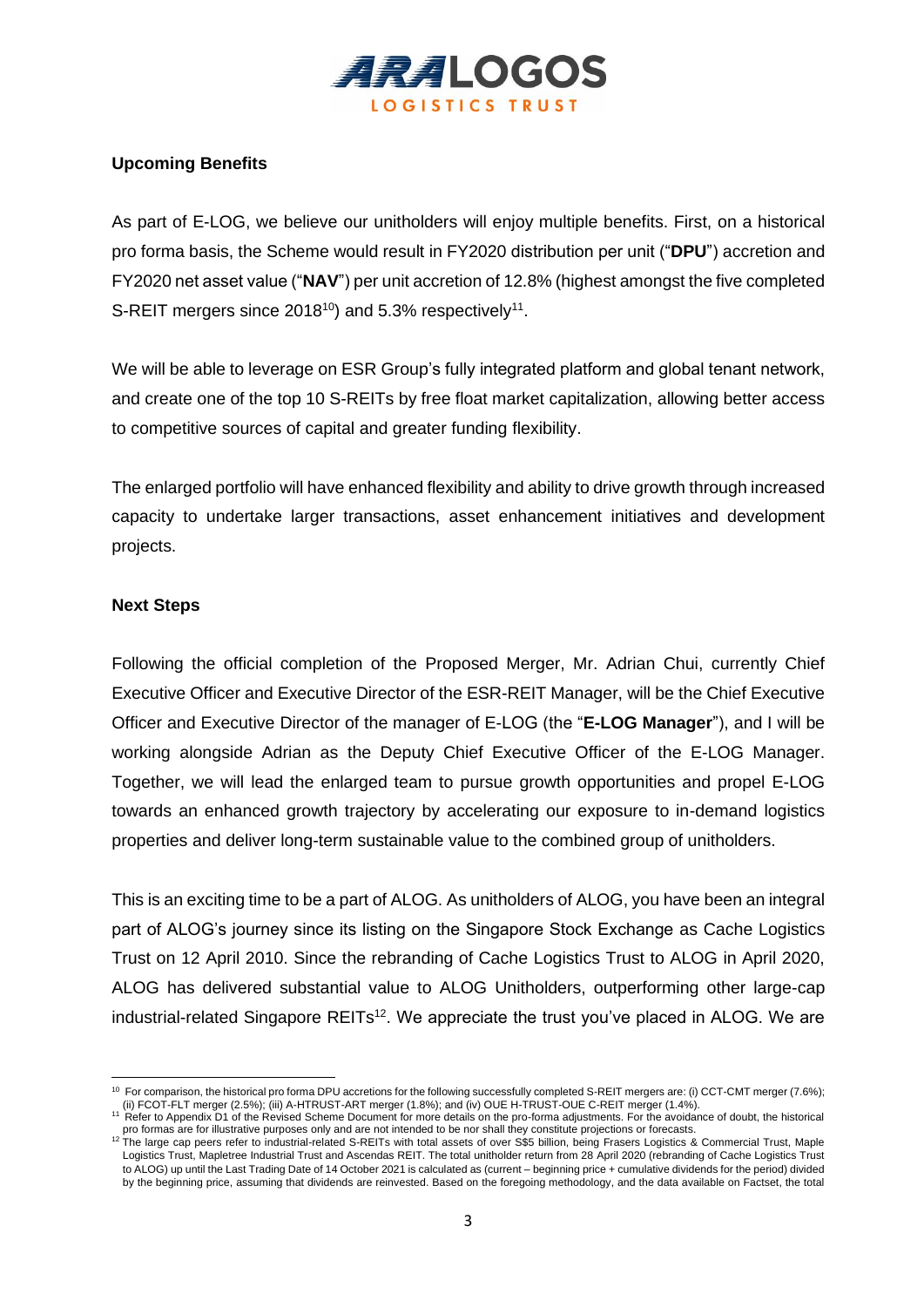

committed to continue to deliver sustainable value to our unitholders and are excited at the growth journey that lies ahead of E-LOG.

You will be receiving the Cash Consideration and the Consideration Units pursuant to the Scheme to your designated account maintained with CDP or your brokers on the expected Scheme Settlement Date of 28 April 2022. You may wish to consider taking advantage of the odd lots trading facility offered free-of-charge by the ALOG Manager as a gesture of appreciation for your continuous support.

The timetable for the ALOG Clean-up Distribution will be announced in due course and Entitled ALOG Unitholders should expect to receive the distribution payment by the end of May 2022.

We will be updating all ALOG Unitholders on next steps via SGXNET announcements. For further information, please refer to ALOG's website at [https://investor.aralogos](https://investor.aralogos-reit.com/proposed-merger-with-esr-reit.html)[reit.com/proposed-merger-with-esr-reit.html.](https://investor.aralogos-reit.com/proposed-merger-with-esr-reit.html) If you have any further questions, please reach out to ALOG or the financial advisers to the ALOG Manager at the following contact numbers below.

## **ALOG Investor Contact**

ALOG: +65 6428 7769

## **Financial Advisers to the ALOG Manager**

BofA Securities: +65 6678 0066 DBS: +65 6878 4155

unitholder return for ALOG is 102%, and this is superior to the total unitholder returns for Frasers Logistics & Commercial Trust (63%), Mapletree Logistics Trust (18%), Mapletree Industrial Trust (16%) and Ascendas REIT (14%).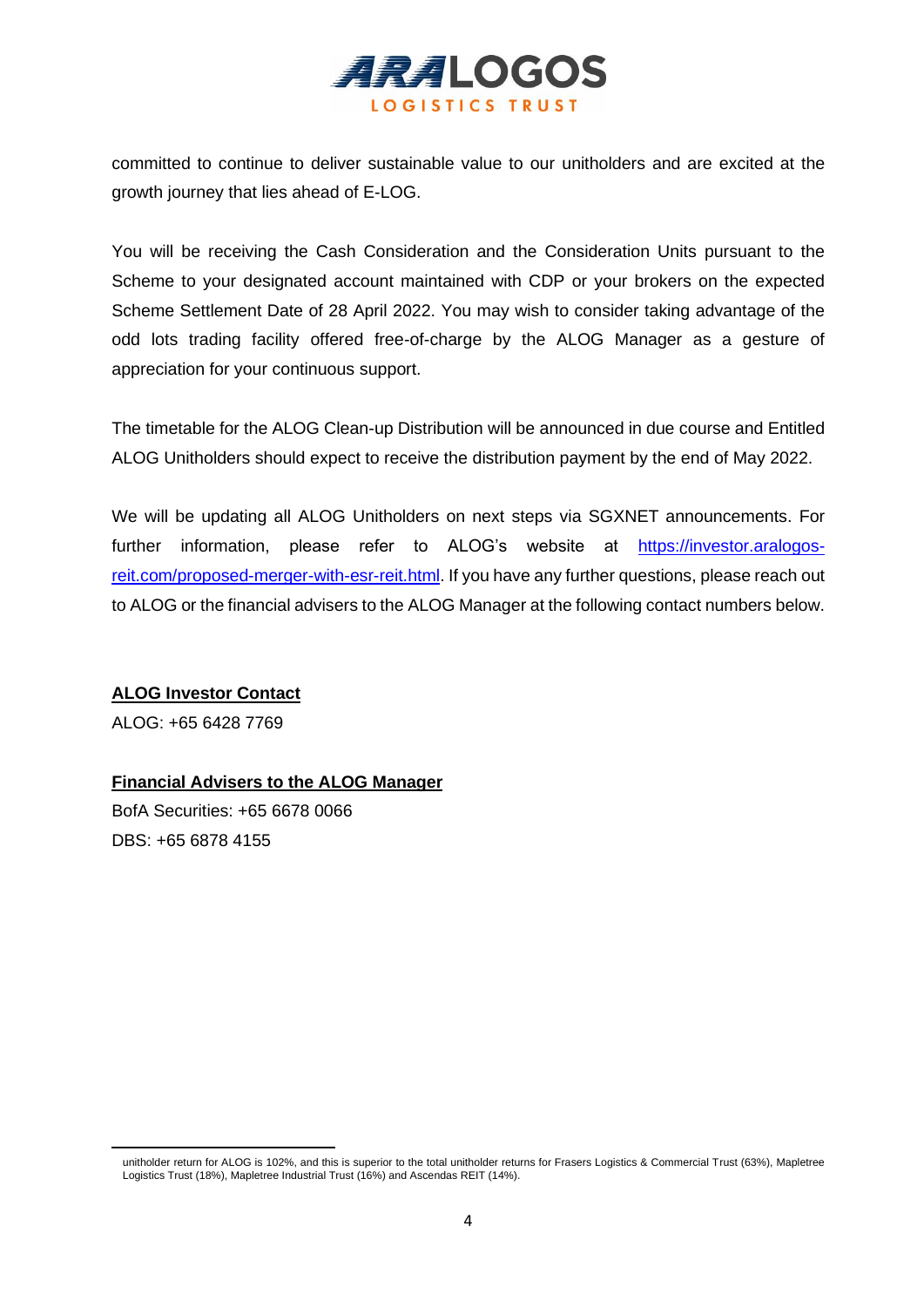

Yours faithfully

By Order of the Board ARA LOGOS Logistics Trust Management Limited (as manager of ARA LOGOS Logistics Trust) (Company registration no. 200919331H)

Karen Lee Chief Executive Officer

25 April 2022

#### **Responsibility Statement**

The directors of the ALOG Manager (including those who may have delegated detailed supervision of this Letter) have taken all reasonable care to ensure that the facts stated and opinions expressed in this Letter which relate to ALOG and/or the ALOG Manager (excluding those relating to ESR-REIT and/or ESR Funds Management (S) Limited, as manager of ESR-REIT (the "**ESR-REIT Manager**")) are fair and accurate and that there are no other material facts not contained in this Letter, the omission of which would make any statement in this Letter misleading. The directors of the ALOG Manager jointly and severally accept responsibility accordingly.

Where any information has been extracted or reproduced from published or otherwise publicly available sources or obtained from a named source (including ESR-REIT and/or the ESR-REIT Manager), the sole responsibility of the directors of the ALOG Manager has been to ensure through reasonable enquiries that such information is accurately extracted from such sources or, as the case may be, reflected or reproduced in this Letter. The directors of the ALOG Manager do not accept any responsibility for any information relating to ESR-REIT and/or the ESR-REIT Manager or any opinion expressed by ESR-REIT and/or the ESR-REIT Manager.